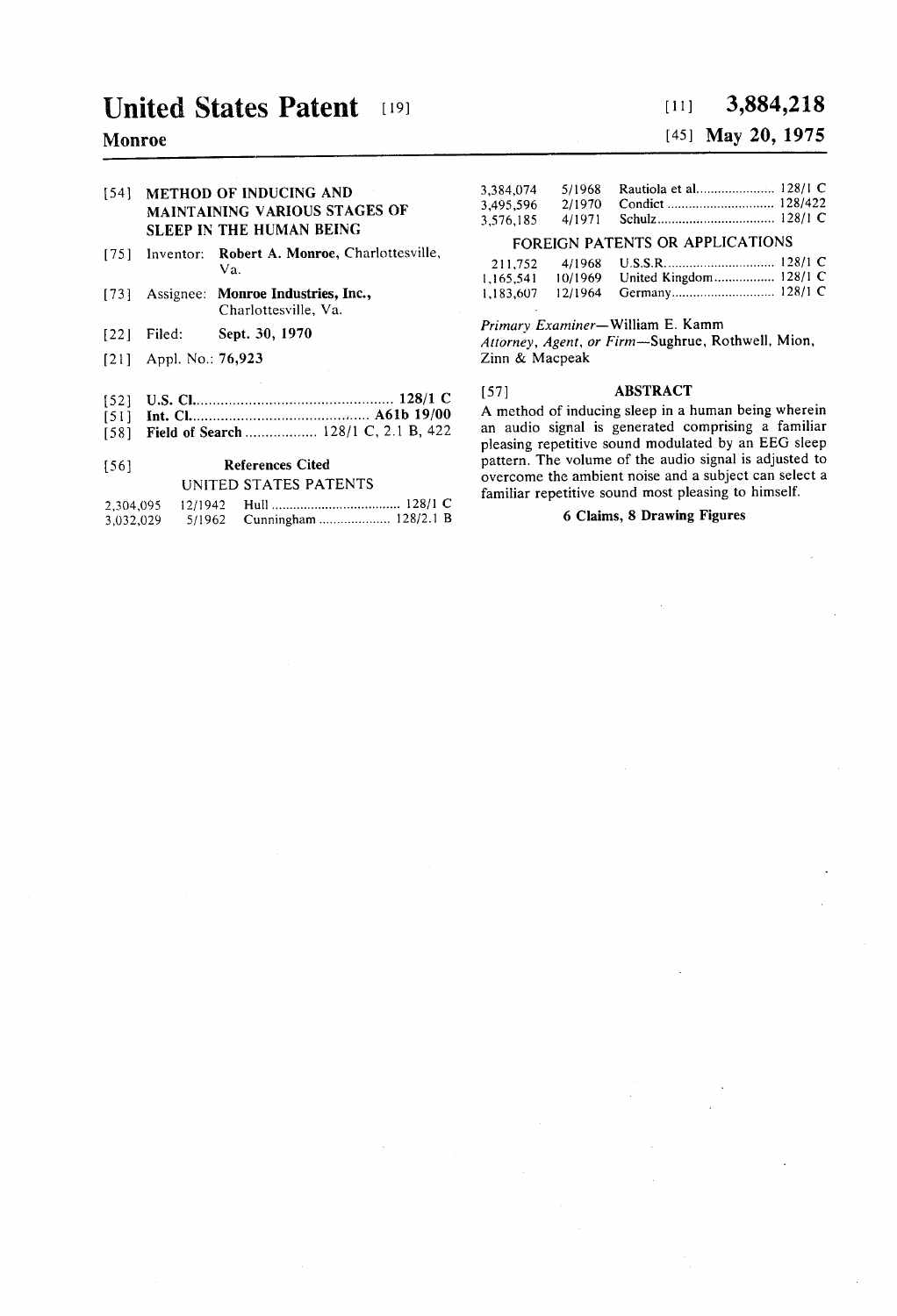# PATENTED MAY 201975 3,884,218

 $\mathcal{L}$ 

 $\ddot{\phantom{0}}$ 



RUBERT A. MUNKI ATTORNEYS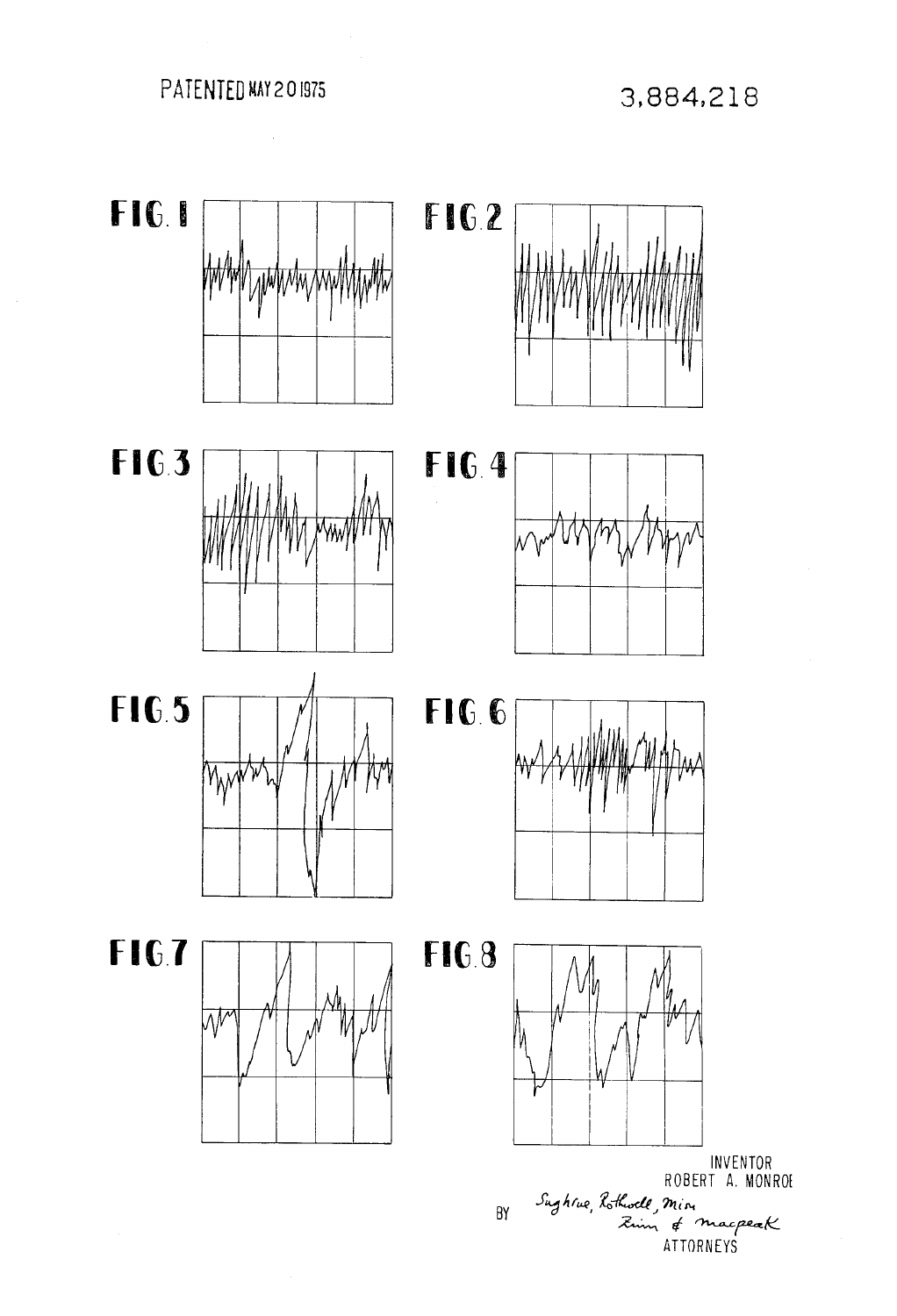## METHOD OF INDUCING AND MANTAINING VARIOUS STAGES OF SLEEP IN THE HUMAN BEING

1

## BACKGROUND OF THE INVENTION

## 1. Field of the Invention

This invention relates to a method of inducing sleep in a human being, and more particularly, to a method of inducing sleep by the generation of audio signals which are produced by the modulation of familiar re petitive noises with electroencephalographic (EEG) sleep patterns.

2. Description of the Prior Art

The use of audio generators to induce sleep is well known in the prior art, as exemplified by U.S. Pat. Nos. 2,711, 165 and 3,384,074. The audio signals used in clude pleasing and harmonious steady sounds or vibra tions, fixed frequency signals which are cyclicly varied as to amplitude, and repetitive sounds such as the fall-  $_{20}$ ing of rain on a roof and the sighing wind through the treeS.

The prior art also discloses, in U.S. Pat. No. 3,304,095, a method for inducing sleep by the genera tion of an audible or tactual signal which is related to 25 the physiological processes of heartbeat and respira tion. In this method, the pitch and amplitude of a pleas ing audio signal are varied at a rate somewhat slower than either the rate of heartbeat or respiration. The heartbeat and respiration will tend to synchronize with 30 the audio signal thereby lowering the heartbeat and res piration rate and inducing sleep.

## SUMMARY OF THE INVENTION

The present invention comprises a method for induc ing sleep wherein familiar, repetitive, pleasing Sounds are modulated by predetermined EEG sleep signals to produce an audio signal which induces various stages of sleep.

It has been found through the use of an EEG that var ious patterns of electrical activity are associated with different states of consciousness. There are two pri mary states, waking and sleeping. Within the waking ness to drowsiness. There are also several stages of sleep ranging from a light to deep. All of the various states of alertness and sleep have EEG patterns which are characteristic of the state. These patterns tend to be 50 basically similar for all normal human beings. It is well repetitive, pleasing sounds tend to produce drowsiness and sleep in an individual. In the method of this inven tion, however, the pleasing sounds are combined with 55 the EEG sleep patterns by modulating the former with the latter. The audio signal thereby produced has been found to be a quick and efficient sleep inducing signal. In the method of this invention, the individual has the opportunity of selecting a signal most pleasing to him self for inducing sleep, and furthermore, he may deter mine the level of the sleep inducing signal in order to overcome ambient noise conditions.

In addition, the subject may time the sleep inducing signal such that upon completion of a predetermined time period the signal will stop and, he will drift back to wakefulness.

## BRIEF DESCRIPTION OF THE DRAWINGS

FIG. 1 is a typical human EEG pattern of awakeness with eyes open.

FIG. 2 is an EEG pattern of awakeness with eyes  $\overline{\mathbf{S}}$ closed.

FIG. 3 is an EEG pattern of drowsiness.

FIG. 4 is an EEG pattern of descending stage 1 sleep.

FIG. 5 is an EEG pattern of stage 2 sleep.

O FIG. 6 is an EEG pattern of stage 2 sleep with sleep spindles.

FIG. 7 is an EEG sleep pattern of stage 3 sleep.

FIG. 8 is an EEG sleep pattern of stage 4 sleep.

### 15 DESCRIPTION OF THE PREFERRED METHOD

35 An electroencephalogram (EEG) is a device for mea suring the fluctuation of electrical potentials due to the electrical activity of the brain. It has been found, through the use of the EEG, that various patterns are generated during different states of consciousness of the human being. This is the subject of the book Elec troencephalography: A Symposium. In Its Various As pects, by Hill and Park. There are two primary states of consciousness, waking and sleeping. Within the waking from frantic hyperalertness to drowsiness. Extreme alertness is associated with a low voltage, generally fast and irregular, of 10 to 20 microvolts amplitude and fre quencies ranging from 10 to 40 cycles per second. Relaxed alertness is accompanied by an alpha rhythm, which is a regular sinusoidal rhythm with a frequency between 8 to 13 cps. As the state of consciousness changes from relaxed alertness to drowsiness, the alpha rhythm breaks up and tends to become less and less frequent.

40 frequency of 4 to 8 cps, occasional alpha waves, and The first stage of sleep or state 1 has an EEG pattern, as shown in FIG. 4, which consists of an irregular mix ture of theta waves which are low in amplitude with a irregularly occurring alphoid waves which are similar to alpha waves but have a frequency of 1 to 2 cps lower than the alpha wave.<br>An individual progresses from stage 1 sleep to stage

state, there are various degrees of alertness ranging 45 2 sleep, the EEG pattern of which is shown in FIG. 5.<br>
from frantichyperalertness through relaxed attentive-<br>
The stage 2 pattern is similar to stage 1 except that 2 sleep, the EEG pattern of which is shown in FIG. 5. The stage 2 pattern is similar to stage 1 except that sleep spindles begin to appear. The spindles are short bursts of waves at a frequency of about 14 cps. They start at low amplitude and build up very rapidly to an amplitude of 30 or 40 microvolts and then quickly taper off.

> 60 The individual then passes into stage 3 sleep, the EEG pattern of which is shown in FIG. 7. Stage 3 sleep is characterized by the appearance of delta waves which are waves of an amplitude of approximately 100 microvolts or more and a frequency of 1 cps. Stage 4 sleep which follows stage 3 sleep is characterized by a preponderance of delta waves as opposed to the occa sional delta waves of stage 3 sleep. In sleep stages 3 and 4, the spindles and irregular theta waves appearing in stage 2 sleep still appear.

> 65 but many other measures of the depth of sleep contra-Stages 1 through 4 were initially conceived of as comprising a continuum from "light" to "deep" sleep, dict this ordering. Stage 1 sleep occurring later in the night seems to have very distinct characteristics which make it a distinct kind of sleep, while stages 2, 3 and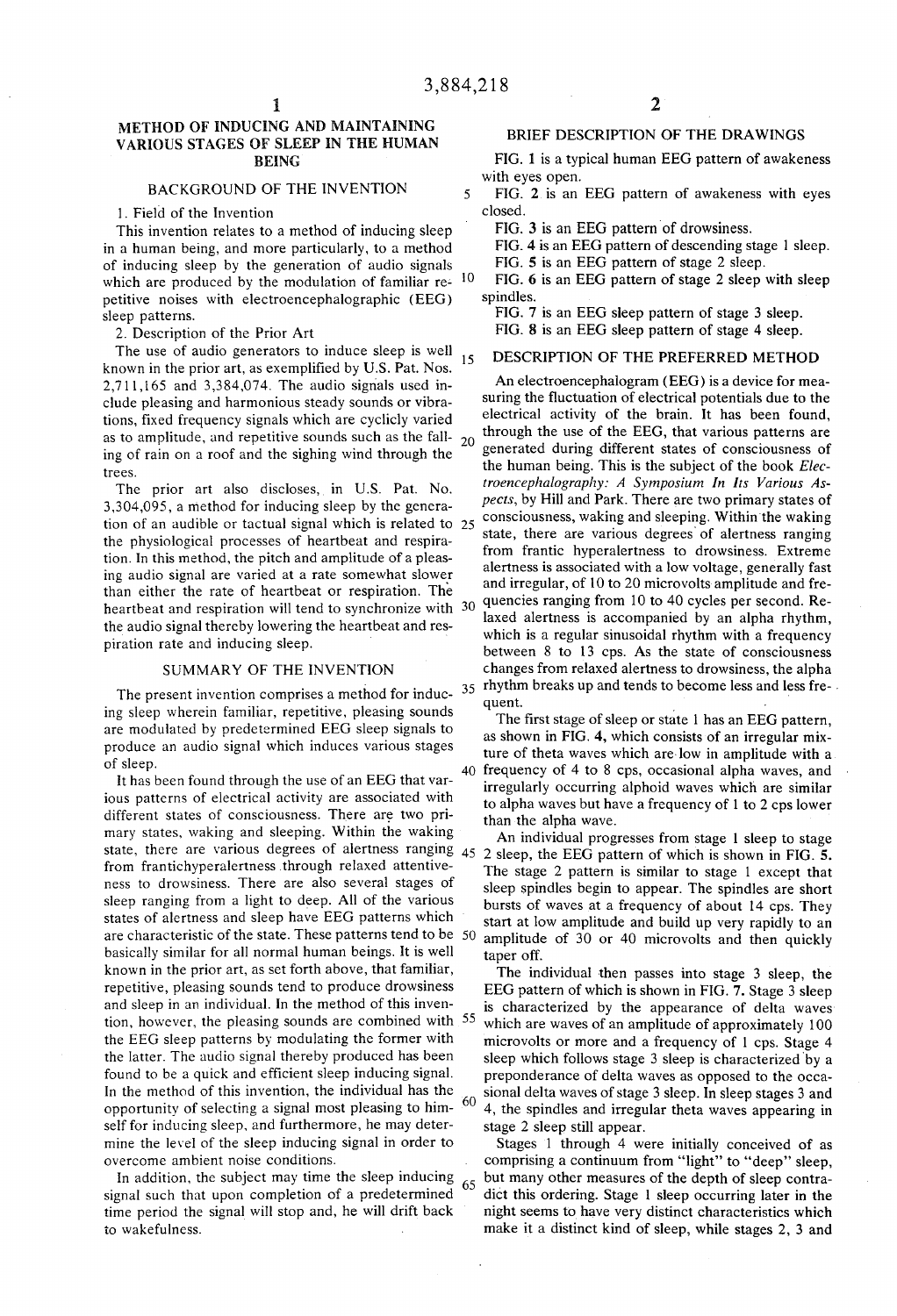4 do seem to comprise a depth continuum in a second

Stage 1 EEG sleep periods later in the night are accompanied by binocularly synchronous rapid eye movements (REMs), highly variable heart rate and breathing, and an inhibition of nerve transmission to the muscles.

If subjects are awakened from the two types of sleep and asked to report what they have been experiencing, the reports may be classified into two rather distinct O types. One type - awakenings from stage 1 sleep or shortly (within, roughly 10-15 minutes) after stage 1 sleep has changed to nonstage  $1$  sleep  $-$  possesses the characteristics traditionally associated with the experi ence of dreaming. Reports from nonstage-1 sleep seem 15 more like "thinking' and are generally called thinking by the subjects (these same subjects generally refer to their stage 1 experiences as dreams). The psychological differences reported so far are quantitative, rather than being completely dichotomous, but generally give the 20 impression of distinct types of experiences.

Stage i sleep is almost always accompanied by REMs, and the evidence is very convincing that these are closely associated with the content of the dream, if Such REMs have not been reported in non-stage 1 sleep, although there are some slow, rolling movements of the eyes. not actual scanning movements of the dream imagery. <sup>25</sup> to him in order to induce the sleep.

For a normal subject, stage 1 dreaming and non-stage dream cycle. As a subject falls asleep, there is generally a brief period (a few seconds to a minute or two) of stage 1, without REMs, but subjects' reports indicate that this is a period of hypnagogic imagery rather than typical dreaming. At approximately 90 minute intervals 35 throughout the night there are periods of stage 1 dreaming, each dream period generally being longer than the preceding one. The first stage 1 period may last for 10 minutes; the fourth or fifth may last as long as 50 minutes. Altogether, stage 1 dreaming occupies between 20 and 30% of the total sleep time of most young adults, spread over 3 to 6 stage 1 periods. While the exact percentage of dream time and the number of cycles vary from subject to subject, for a given subject the sleep-dream cycle is generally quite stable from night to night. 1 sleep alternate in a regular, cyclic fashion, the sleep- 30 40 45

It is well known that the human body will respond to several sensory perceptions to induce sleep. However, the aural sense organ is the only one which continues to function not only during relaxation and drowsiness but also into the first three stages of sleep as well. Therefore, the induction of sleep by aural means is the most practical method of inducing controlled sleep. 50

It has been found that familiar repetitive sounds tend to produce drowsiness and sleep. Conversely, the lack of these sounds tends to produce alertness and wakeful ness. The sounds which effect a particular individual, because they must be familiar sounds, are dependent upon the environment of that individual. In other words, a city dweller may sleep with the steady rumble of traffic but he might find the sound of crickets to be so noisy that he cannot sleep. Investigation has shown that each individual is receptive to a specific sound pat tern and these patterns are the product of his environ mental conditioning. Some of the more common famil iar repetitive sounds which tend to induce sleep are rain on a roof, machinery hun, gentle wind, ocean surf, 55  $60$ 

breathing, heartbeat, the human voice when noncom municative or a steady 500 cycle hum. Wakefulness is produced by such warning signals as auto horns, alarms, baby cries, etc. Each individual, therefore, has a pattern of response to various sounds. This pattern has been labeled his sound condition index (SCI).

The cultural environment of humans has tended to standardize the SCI to some degree for the various en vironments which groups of people live in. For in stance, the SCI for people living in a large city would tend to be approximately the same as would the SCI for people living out in the country.

In the preferred method of this invention, an audio generator is placed near the bedside of an individual desiring to have sleep induced. The generator has a ca pability of providing at least seven basic sound pat terns. These patterns are in accordance with the SCI of the individual. Typically, the seven basic sounds for a person living in an urban environment would be sounds of rain on a roof, gentle wind, waves upon a beach, slow breathing, machinery hum, the sound of a non-<br>communicative human voice and a steady 500 cycle hum. An individual, by listening to each of the seven sounds picks the sound which would be most pleasing

The sound generated by the audio generator is the pleasing repetitive sound, as set forth above, amplitude modulated by the stage 3 and 4 EEG sleep pattern. The amplitude of the pleasing sound is confined to an enve lope of the EEG sleep pattern. In other words, the fa miliar repetitive sound is modulated by a wave of theta sleep spindles and delta rhythms which are found in the EEG pattern during stage 3 and 4 sleep. It should be noted that EEG sleep pattern is not an EEG signal but a signal having the same wave shape as an EEG signal. This sound rapidly produces stage 1 sleep followed by stage 2, 3 and 4 sleep in most individuals. It has been found through experimentation that the results achieved by inducing sleep with a signal synthesized by modulating a pleasant signal with an EEG sleep pattern<br>are several magnitudes higher than induction of sleep

by use of a pleasant sound only.<br>The apparatus for generating the familiar repetitive signal and the EEG sleep pattern signal, as well as the apparatus for modulating the former with the latter, may be any standard signal generators and modulators which are well known in the signal generating art.

One of the primary requirements of this method is that the sound produced by the audio generator be suf ficient to mask all of the ambient noise in the environ ment of the individual. This is effected by the individual raising the volume of the audio generator until it is at a level above the ambient noise level of the surround lings.

It has been found that sleep can be maintained by maintaining the presence of the audio signal and that awakeness may be induced by stopping the audio generator. Therefore, an individual may determine the time which he sleeps by setting a timer which will auto matically turn off the sound generator and thereby re turn him to a state of consciousness.

65 thereof, it will be understood by those skilled in the art While the invention has been particularly shown and described with reference to the preferred embodiments that various changes in form and details may be made therein without departing from the spirit and the scope of the invention.